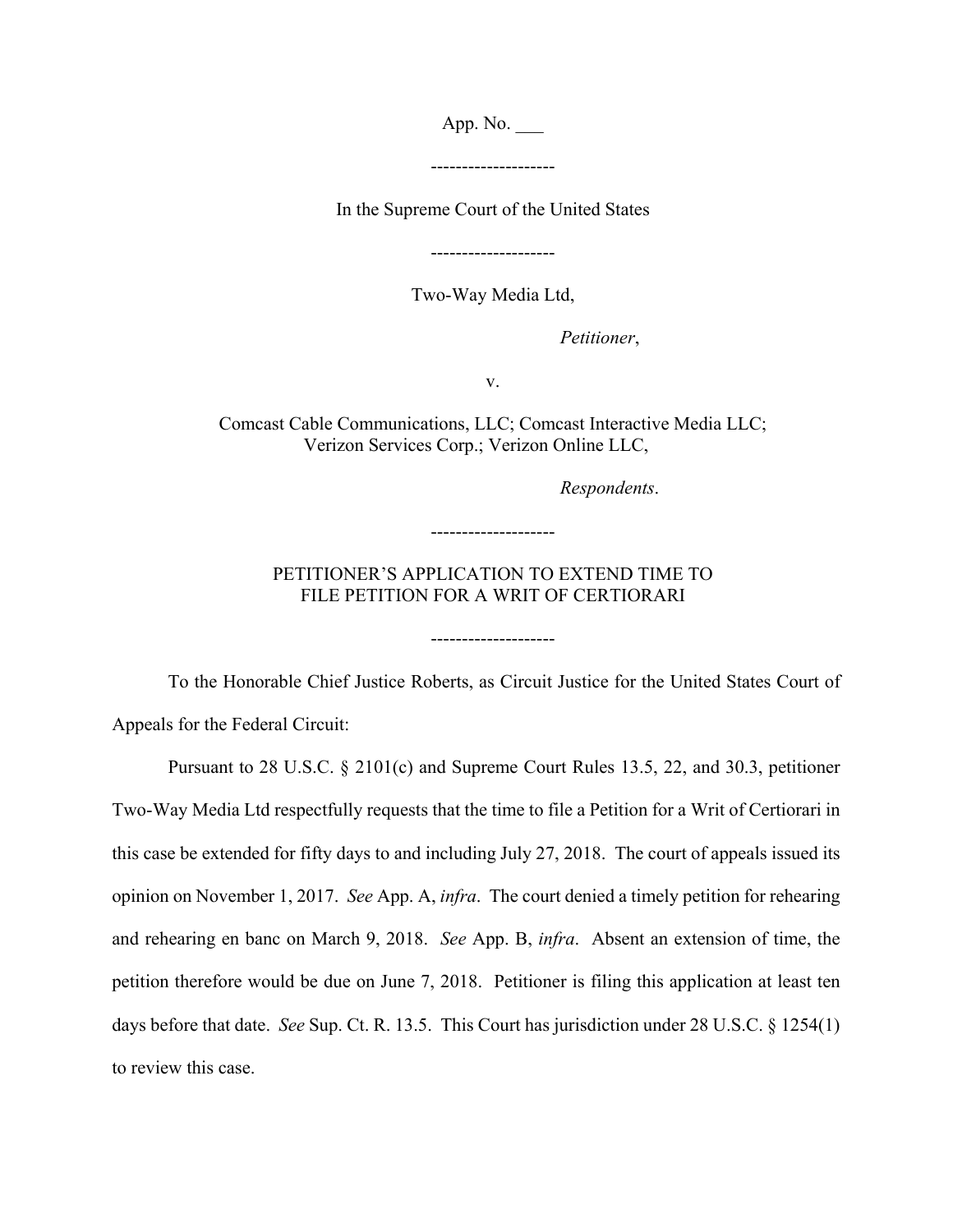## **Background**

This case involves the standard for determining whether a patent is directed to ineligible subject matter under 35 U.S.C. § 101 because it is directed to an abstract idea. The Federal Circuit's decisions are wildly inconsistent, and this case exemplifies the lack of consistency and coherency that underlies current Section 101 analysis.

1. The patents at issue in this case were issued in the 1990s and are directed to a particular method of live-streaming audio and visual content over a packet-switched network like the Internet. Petitioner's inventions addressed the problems that existed in live-streaming over the Internet by creating an innovative scalable architecture for delivering real-time audio/visual streams to multiple users over the Internet. The patents describe a specific technical and structural solution to problems with streaming such as network congestion, delayed streams, and out-oforder packet delivery. The innovative architecture disclosed in the specification solves those problems by directing streams to users through selected intermediate computers in order to avoid both (a) initial congestion by controlling a portion of the stream routing path and (b) later congestion as user load increases by facilitating expansion and scalability. The patents have survived nine reexaminations.

2. In August 2014, petitioner filed two patent-infringement actions against respondents. Respondents filed a motion for judgment on the pleadings pursuant to Federal Rule of Civil Procedure 12(c), arguing that the patents are invalid under Section 101. After holding a hearing, the district court granted the motion. *See* App. A at 7. The court held that the patents are directed to an abstract idea—and are therefore ineligible under Section 101—because they "are directed to the abstract idea of (1) sending information, (2) directing the sent information, (3) monitoring receipt of the sent information, and (4) accumulating records about receipt of the sent information."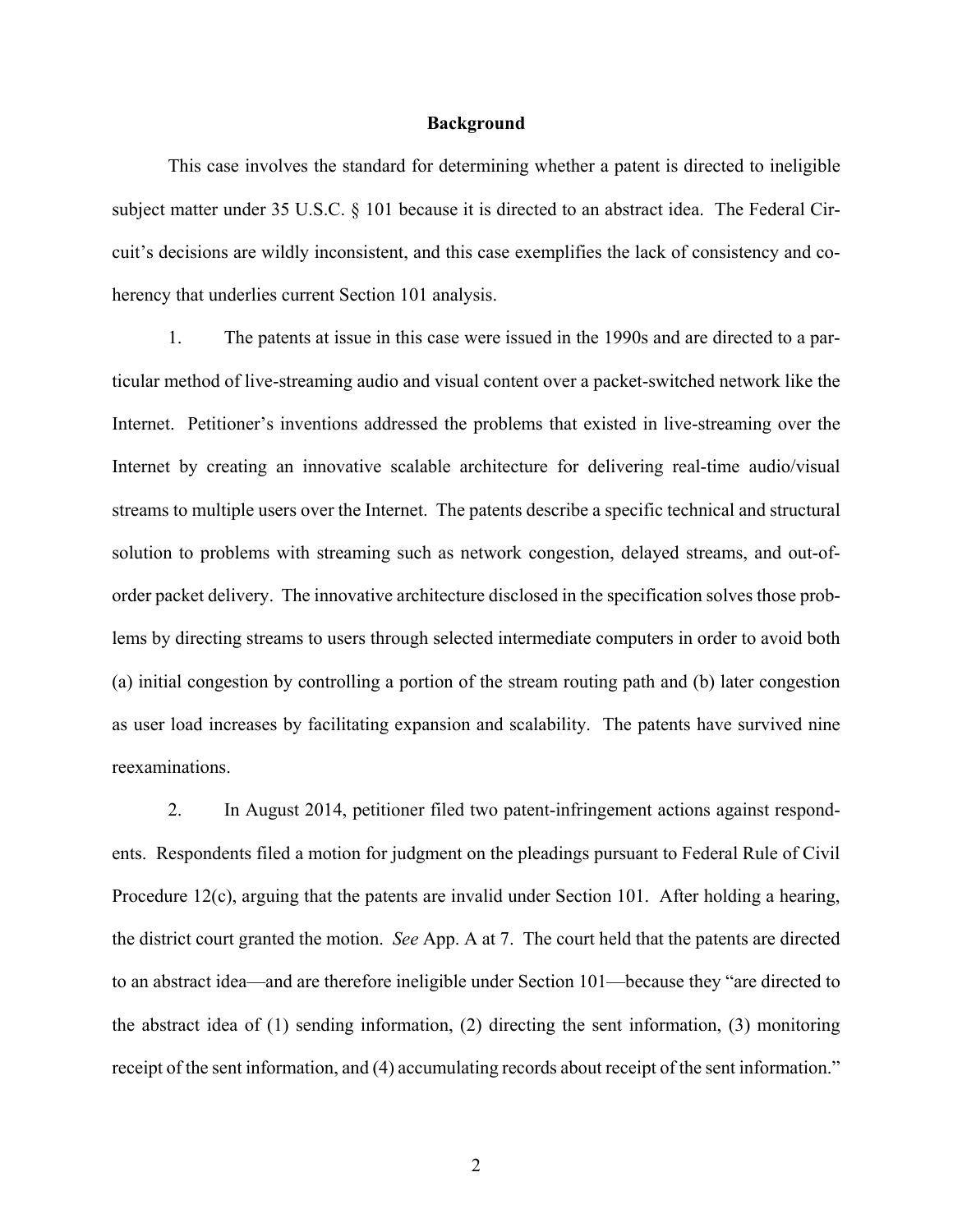*Id.* at 8 (citation omitted). The court therefore concluded that the claims "are thus directed to methods of sending and monitoring the delivery of audio/visual information." *Ibid.* (citation omitted). The court further concluded that the claims cannot be saved under the Section 101 analysis set out in *Alice Corp. v. CLS Bank International*, 134 S. Ct. 2347 (2014), because they do not recite a saving inventive concept. App. A at 8. The court rejected petitioner's argument that the patents are directed to computer architecture that solves technical problems of load, bottlenecking, and inadequate records because the court did not find that architecture recited in the examined claims. *Ibid.* 

3. Petitioner appealed, and the Federal Circuit affirmed. App. A. Although the court of appeals (like the district court before it) acknowledged that the patents "describe[] a system architecture as a technological innovation," it held that that architectural innovation could not be considered because the description was not repeated in the representative claim. *Id.* at 13; *see id.* at 16-17. The court further held that the district court correctly excluded petitioner's proffered evidence related to the patents' technological innovations, *id.* at 14-15, and concluded based on an evidence-free record that the patents did not recite an innovative solution to an existing technological problem, *id.* at 13-14, 17.

Petitioner filed a petition for rehearing en banc. The court of appeals denied the petition. App. B.

## **Reasons For Granting An Extension Of Time**

The time to file a Petition for a Writ of Certiorari should be extended for fifty days to and including July 27, 2018, for several reasons:

1. The forthcoming petition will present important questions about the scope of patent-eligible subject matter under 35 U.S.C. § 101. The lower courts' application of this Court's

3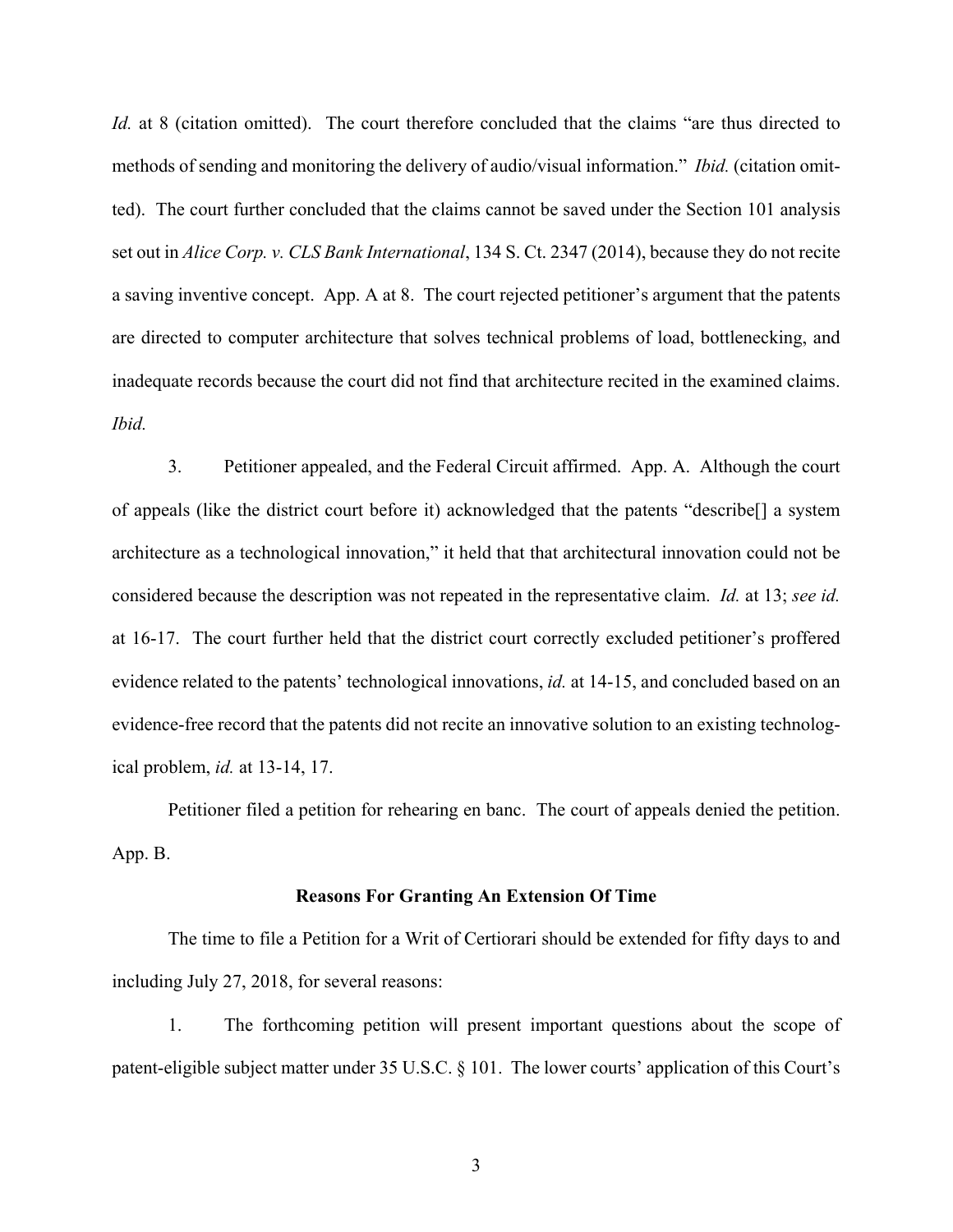Section 101 decisions has led to extensive confusion, inconsistency, and criticism. *See* Megan Thobe, *A Call to Action: Fixing the Judicially-Murkied Waters of 35 U.S.C. § 101*, 50 Ind. L. Rev. 1023, 1031-1033 (2017). This case exemplifies the ways in which the Federal Circuit has applied entirely inconsistent outcome-determinative rules in different cases involving Section 101 challenges. If the appeal in this case had been assigned to a different randomly selected panel of judges, it may well have come out with the opposite result. That sort of inconsistency in the application of bedrock patent principles stifles innovation, abrogates important property rights, and undermines the patent system established by Congress. This Court's intervention to restore Section 101 jurisprudence to a correct and consistent path is sorely needed.

2. Good cause exists for this application. Undersigned counsel Sarah E. Harrington of Goldstein & Russell, P.C., has had significant professional commitments in recent weeks and has such commitments in upcoming weeks. Those commitments—which include filing several certiorari petitions and certiorari-stage replies in this Court, as well as filing substantial briefs in the courts of appeals—would make it extremely difficult to complete the petition without an extension.

3. No prejudice would arise from the extension. Whether the extension is granted or not, the petition will not be considered until after the Court's summer recess—and will be considered in time to be resolved next Term if the petition is granted.

4